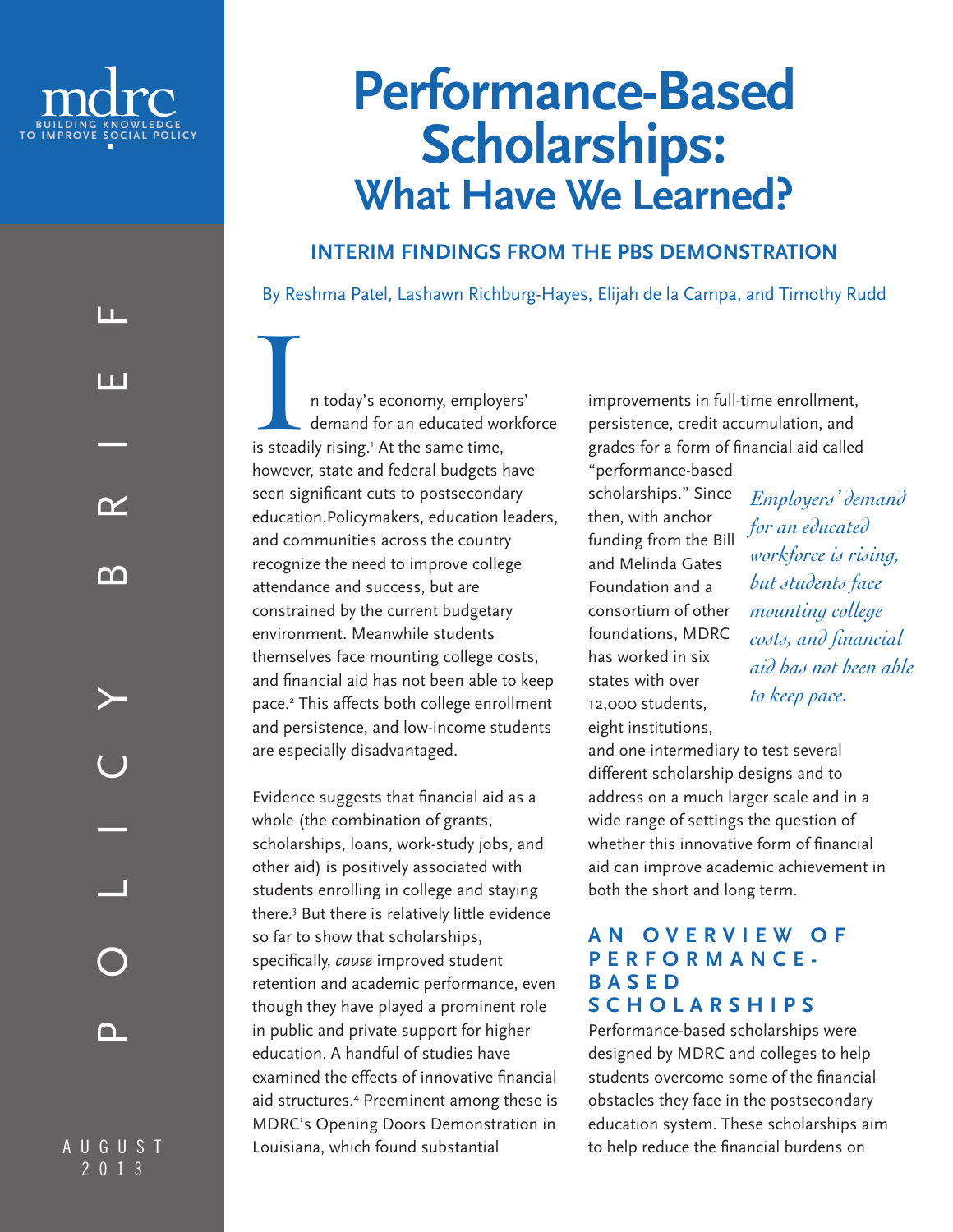low-income college students while providing incentives for good academic progress. Students are generally paid at multiple points during the semester if they maintain a "C" average or better and earn a certain number of credits. By making additional financial aid conditional on students' meeting certain

 *By making additional financial aid conditional, performancebased scholarship programs seek to encourage students to focus on their studies.*

performance benchmarks, the programs seek to encourage students to focus on their studies, which should lead them to perform better in their classes in the short term. In the medium term they should progress through their degree requirements more quickly, which in the long term may then help them graduate or transfer to a four-year college. Finally, if the

scholarship promotes academic success students could end up with better jobs and higher earnings.

Importantly, the scholarships are paid directly to students. They may use the money for any pressing need (for example, books, child care, or other financial obligations that might disrupt their studies). Students have complete discretion over how they use the funds, although most report using them to help with a range of essential expenses. The scholarships are paid in addition to Pell Grants — the main federal source of need-based aid — and other existing financial aid programs, including state and institutional grants. Students therefore have more money to cover academic and living expenses, and can potentially reduce their dependency on loans. Lastly, unlike meritbased aid, performance-based scholarships are paid to students based on their academic performance in the current term, regardless of what happened in previous terms. That is, eligibility for the scholarship is not based on

evidence of prior performance such as high school grade point averages (GPAs).

All of the programs in the demonstration use a random assignment research design, the "gold standard" in program evaluation. After learning about the study and agreeing to participate, interested and eligible students were assigned at random to either a program group, eligible to earn performance-based scholarships, or a control group. This design creates two groups of students similar not only in the characteristics that can be measured such as age and gender — but also in those more difficult to measure, such as tenacity and motivation. As a result, subsequent differences in outcomes (for example, credit accumulation) can be attributed with a high level of confidence to the Performance-Based Scholarship (PBS) program rather than to the types of students who enroll in it.

The demonstration seeks to answer several questions:

- 1. What is the impact of these scholarships on short-term academic outcomes, including the number of credits students attempt and the number of credits they complete?
- 2. What is the impact of these scholarships on longer-term academic outcomes, including persistence in school and attainment of degrees and certificates?
- 3. How does variation in the amount and duration of the scholarships affect academic outcomes?
- 4. For which types of students do the scholarships work best?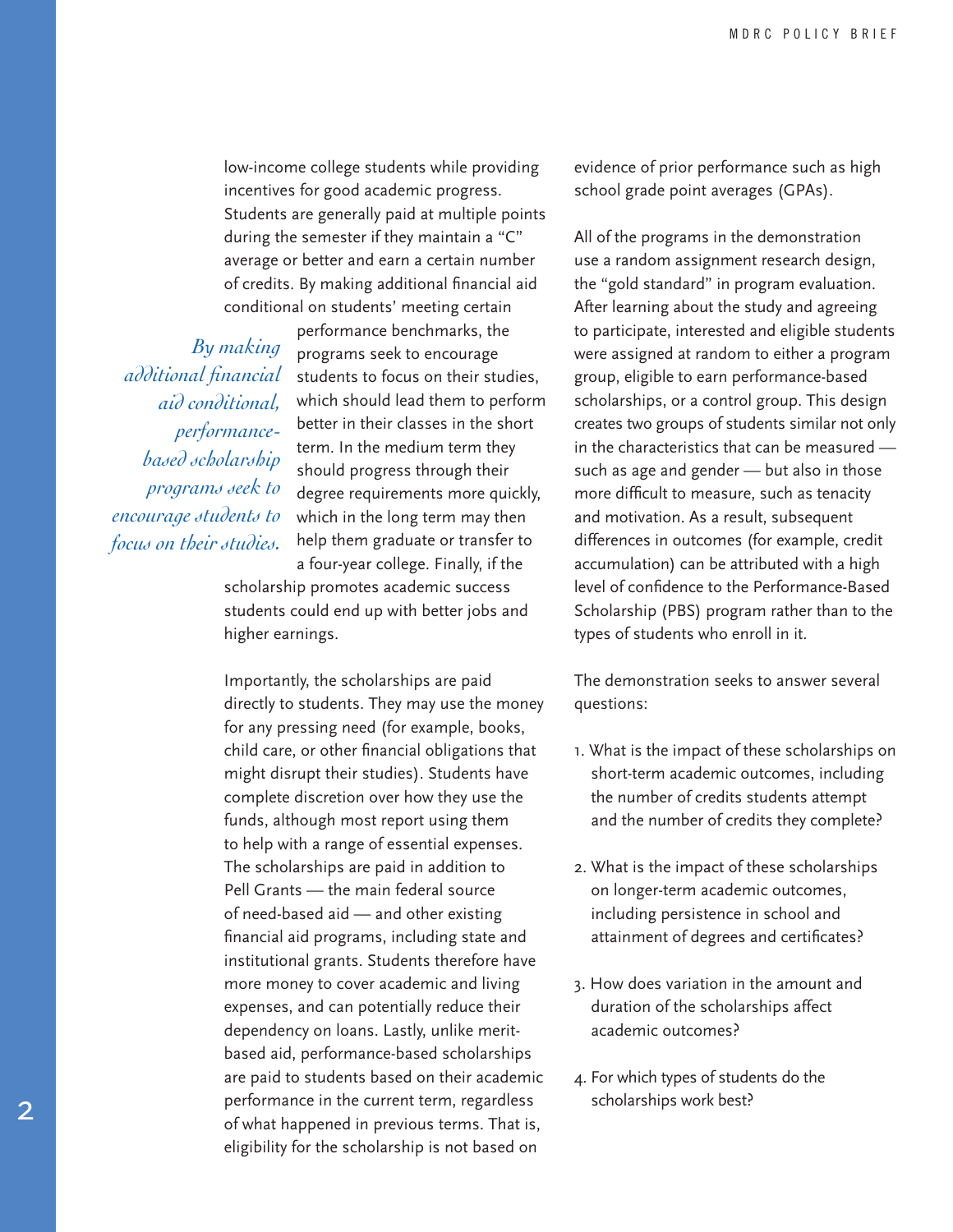#### **TABLE 1: Design of the Performance-Based Scholarships in Each State**

|                                                                          | <b>OPENING</b><br><b>DOORS</b><br><b>LOUISIANA</b>                               | <b>ARIZONA</b>                                                                                                                       | <b>CALIFORNIA</b>                                                                                                                                       | <b>FLORIDA</b>                                                                         | <b>NEW MEXICO</b>                                                                                                                | <b>NEW YORK</b>                                                                                               | <b>OHIO</b>                                                                                                                          |
|--------------------------------------------------------------------------|----------------------------------------------------------------------------------|--------------------------------------------------------------------------------------------------------------------------------------|---------------------------------------------------------------------------------------------------------------------------------------------------------|----------------------------------------------------------------------------------------|----------------------------------------------------------------------------------------------------------------------------------|---------------------------------------------------------------------------------------------------------------|--------------------------------------------------------------------------------------------------------------------------------------|
| <b>ELIGIBLE</b><br><b>POPULATION</b>                                     | Age 18 to 34<br>Parent<br><b>Family income</b><br>below 200% of<br>poverty level | Latino men<br>Less than 45<br>credits earned<br><b>EFC below</b><br>5,273 <sup>a</sup>                                               | Age 16 to 19<br><b>High school</b><br>seniors<br>applying for<br>financial aid<br><b>Below Cal Grant</b><br>A/C Income<br><b>Threshold</b> <sup>b</sup> | Age 18+<br>In need of<br>developmental<br>math<br>EFC below 5,273                      | Age 17 to 20<br>Freshmen<br>Pell-eligible                                                                                        | Age 22 to 35<br>Live away from<br>parents<br>In need of<br>developmental<br>education<br><b>Pell-eligible</b> | Age 18+<br>Parent<br><b>Zero EFC</b>                                                                                                 |
| <b>MAXIMUM</b><br><b>SCHOLARSHIP</b><br><b>AMOUNT PER</b><br><b>TERM</b> | \$1,000                                                                          | \$1,500                                                                                                                              | \$333 (quarter<br>institutions) or<br>\$500 (semester<br>institutions) to<br>\$1,000 <sup>c</sup>                                                       | \$600                                                                                  | \$1,000                                                                                                                          | \$1,300                                                                                                       | \$600 (quarter<br>institutions) or<br>\$900 (semester<br>institutions)                                                               |
| <b>SCHOLARSHIP</b><br><b>DURATION</b>                                    | 2 semesters                                                                      | 3 semesters                                                                                                                          | 1 term to 2<br>years                                                                                                                                    | 3 semesters                                                                            | 4 semesters                                                                                                                      | 2 full semesters<br>and 1 summer<br>semester <sup>d</sup>                                                     | 2 semesters or<br>3 quarters                                                                                                         |
| <b>MAXIMUM</b><br><b>SCHOLARSHIP</b><br><b>AMOUNT</b>                    | \$2,000                                                                          | \$4,500                                                                                                                              | $$1,000$ to<br>\$4,000                                                                                                                                  | \$1,800                                                                                | \$4,000                                                                                                                          | $$2,600$ to<br>\$3,900                                                                                        | \$1,800                                                                                                                              |
| <b>ACADEMIC</b><br><b>BENCHMARKS</b>                                     | Complete 6 or<br>more credits<br>with a "C"<br>average or<br>better              | Part-time: 6 to<br>11 credits with<br>"C" or better in<br>each.<br>Full-time: 12 or<br>more credits<br>with "C" or<br>better in each | Complete 6 or<br>more credits<br>with a "C"<br>average or<br>better                                                                                     | Complete a<br>sequence of<br>math courses<br>with a "C" or<br>better in each<br>course | Complete 12 or<br>more credits<br>(1st semester)<br>or 15 credits<br>subsequent<br>semesters) with<br>a "C" average<br>or better | 6 or more<br>credits with<br>"C" or better in<br>each                                                         | Part-time: 6 to<br>11 credits with<br>"C" or better in<br>each-<br>Full-time: 12 or<br>more credits<br>with "C" or<br>better in each |
| <b>ADDITIONAL</b><br><b>SERVICE</b><br><b>CRITERIA</b>                   | <b>Meet with</b><br>adviser                                                      | <b>Meet with</b><br>adviser,<br>complete<br>tutoring and<br>workshop<br>requirements                                                 | <b>None</b>                                                                                                                                             | <b>Complete</b><br>tutoring<br>requirements                                            | <b>Meet with</b><br>adviser                                                                                                      | <b>None</b>                                                                                                   | <b>None</b>                                                                                                                          |
| <b>SAMPLE SIZE</b>                                                       | 537 <sup>e</sup>                                                                 | 1,028                                                                                                                                | $4,921$ <sup>f</sup>                                                                                                                                    | 1,075                                                                                  | 1,081                                                                                                                            | 1,502                                                                                                         | 2,285                                                                                                                                |

NOTES:

<sup>a</sup>The EFC (Expected Family Contribution) is the amount of money that a family is expected to be able to contribute to a student's education, as calculated according to federal guidelines. Students with an EFC of up to 5,273 during the 2010-2011 year were eligible for federal Pell grants.

<sup>b</sup>Cal Grant is a financial aid program funded by the state of California.The awards do not have to be paid back, but to qualify students must fall below certain income and asset ceilings.

c The study in California randomly assigned program group members to one of six scholarship types that varied in amount (from \$1,000 total to \$4,000 total) and duration (from one term to two years). Students could take the award to any degree-granting, accredited institution in the country, and payments were adjusted to reflect the institution type (quarter or semester).

d The study in New York randomly assigned program group members to one of two scholarship types. One type was offered over two semesters only; the other was offered over two semesters plus one summer semester.

e Although there were 1,019 study participants, only 537 participants from the first and second cohorts were analyzed in this brief, as Hurricane Katrina disrupted the follow-up period for the third and fourth cohorts.

f Although there were 5,160 study participants, undocumented immigrant students were excluded from the analysis because of data reliability concerns. Thus the analysis sample was 4,921 participants.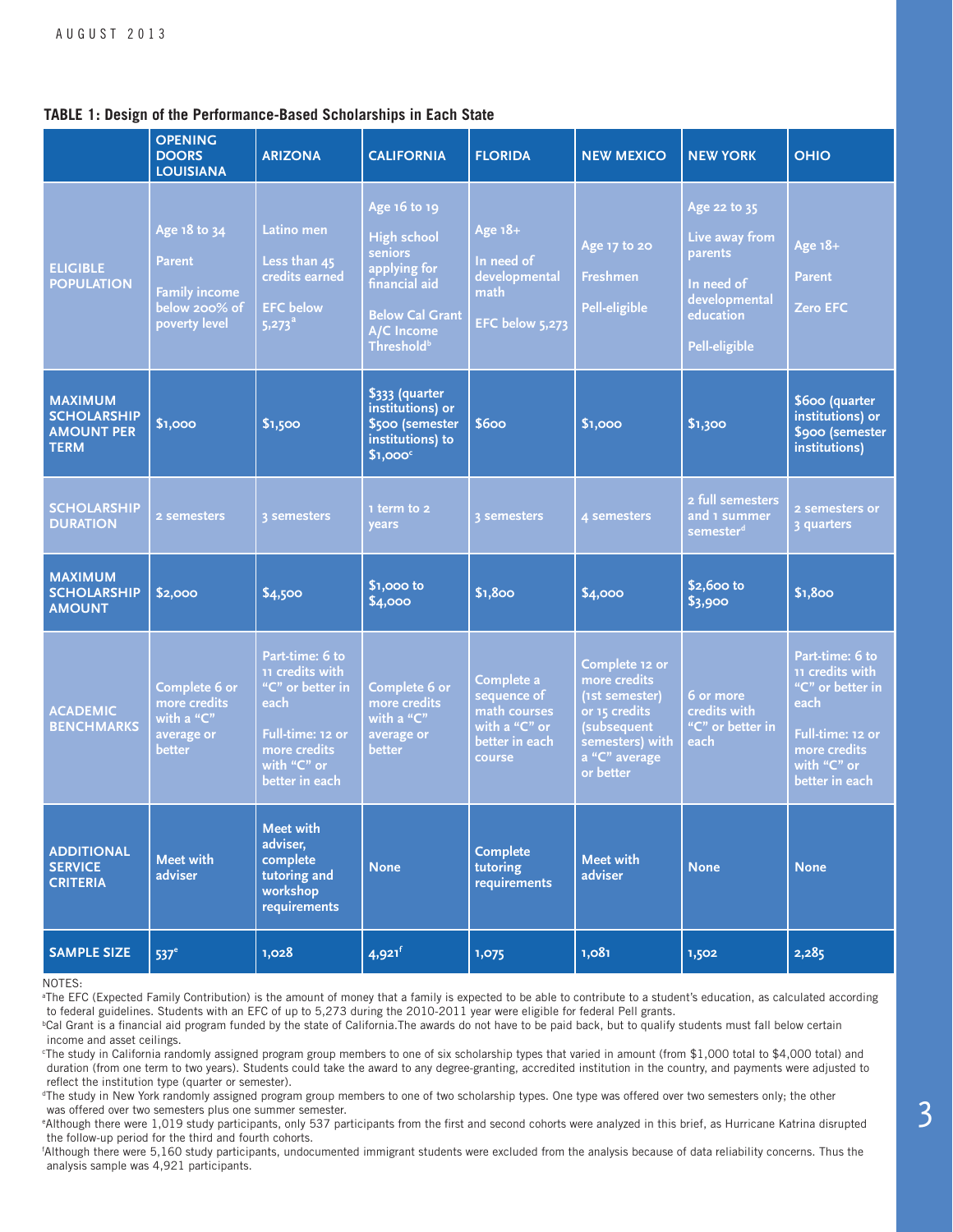Table 1 outlines the eligibility criteria and design variations of the programs in the six states in the PBS Demonstration (Arizona, California, Florida, New Mexico, New York, and Ohio), as well as the original Opening Doors Louisiana

 *The program increased the number of credits students earned by the end of the first year.*

evaluation. Each program targeted a different population of students and had a different scholarship design and incentive program, but all shared the goal of reducing the cost of college for low-

income students while giving those students incentives to succeed. The demonstration is now over, but a few new students at each college continue to be offered scholarships as part of sustainability efforts supported by the Gates Foundation and the colleges themselves.

### **SUMMARY OF INTERIM FINDINGS**

The findings presented in this brief are based on one year of follow-up for all sites in the demonstration, two years of follow-up for the sites that launched their programs in 2008 or 2009 (California, New Mexico, New York, and Ohio), and three years of follow-up for the first of the sites to complete study recruitment (Ohio). The implementation phase of the PBS Demonstration has shown that this new form of financial aid is feasible to implement. The initial evaluation findings provide some evidence that performance-based scholarships can improve academic outcomes without unintended negative consequences (for example, students attempting fewer credits in order to keep their grades up).

Interim analyses also show that:5

4

**• The program can be implemented at a variety of institutions and with a diverse group of low-income student populations.**  Institutions were able to put processes in

place to monitor students' progress and pay them appropriately. Student survey responses showed that institutions were able to convey clear messages about the scholarships' requirements.<sup>6</sup> A few institutions even used the program to engage students in other services provided on campus, such as tutoring and advising.

- **• Students in almost all of the program groups were more likely than those in the control groups to meet their scholarships' academic benchmarks in one or more semesters.** New York was the single exception. At most sites, students received a performance-based scholarship if they maintained "C" or better in a minimum number of credits. (In Florida, students received a scholarship for a "C" or better in a certain math course.) More students met their academic benchmarks when those benchmarks were more realistic and attainable. Across all sites, program group students received between 43 and 77 percent of the total amount available to them in the first year of the scholarship.
- **• The program increased the number of credits students earned by the end of the first year.** At most of the sites, students in the program groups earned more credits by the end of the first year than students in the control groups. The exceptions were Florida and New Mexico, where the program and control groups were not significantly different. Figure 1 shows the impacts on credits earned by site. (Most courses in these settings were worth three or four credits.)
- **• So far, the program does not appear to increase the proportion of students who stay in college.** That is, most of the programs have no statistically significant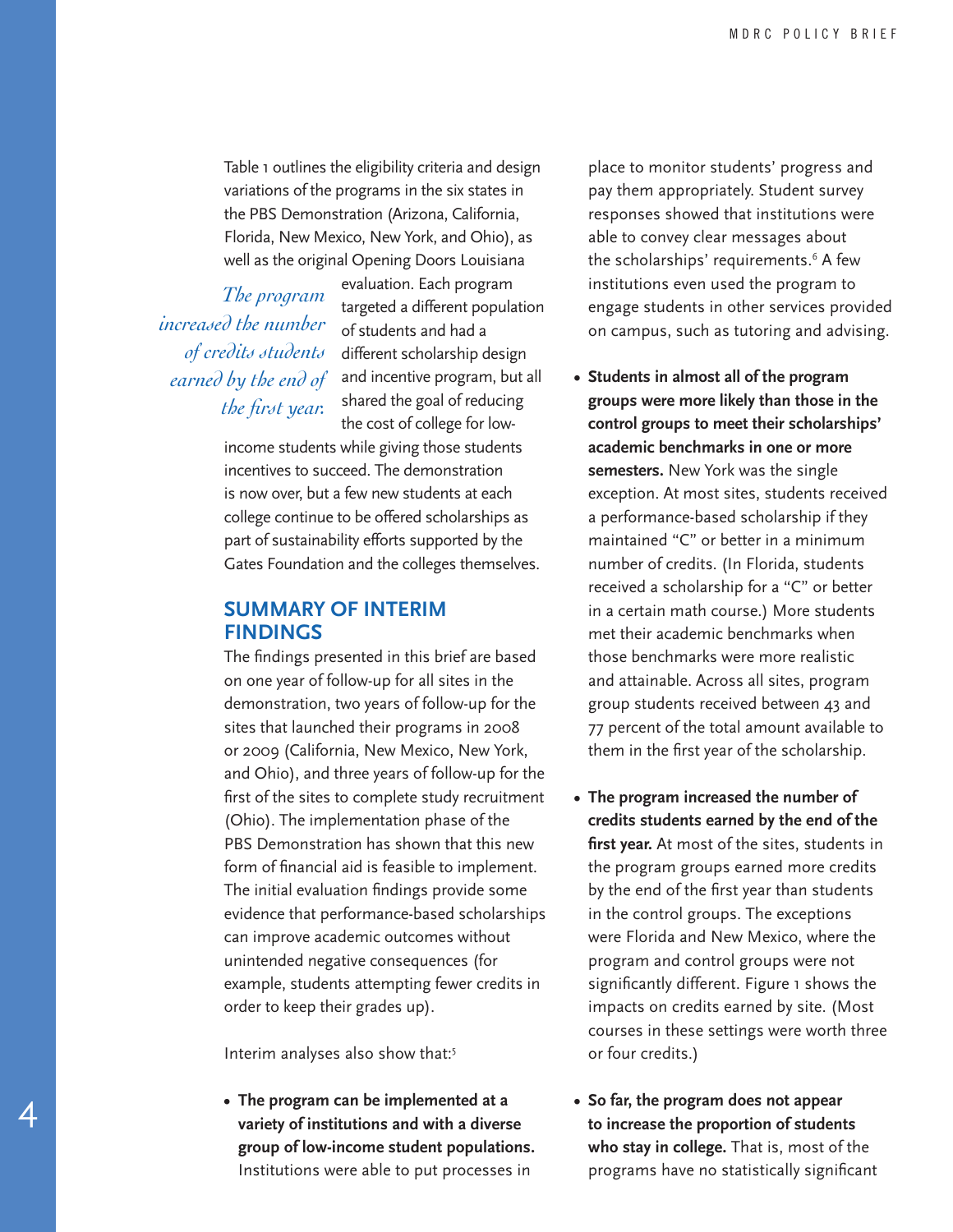impact on whether or not students return to college in the second year.

**• The scholarships work for a variety of different types of students, including at-risk** 

#### **groups that traditionally perform poorly.**

They work for parents, for example, and students who are the first in their family to attend college. Subgroup analyses show that the program affected the number of



SOURCES: MDRC calculations using transcript data from Delgado Community College, Louisiana Technical College, Pima Community College, Hillsborough Community College, the University of New Mexico, Borough of Manhattan Community College, Hostos Community College, and the Ohio Board of Regents.

NOTES: A two-tailed t-test was applied to differences between research groups. Statistical significance levels are indicated as: \*\*\* = 1 percent; \*\* = 5 percent; \* = 10 percent.

Rounding may cause slight discrepancies in sums and differences.

Estimates are adjusted by research cohort and campus.

Only the first two cohorts are shown for Opening Doors Louisiana.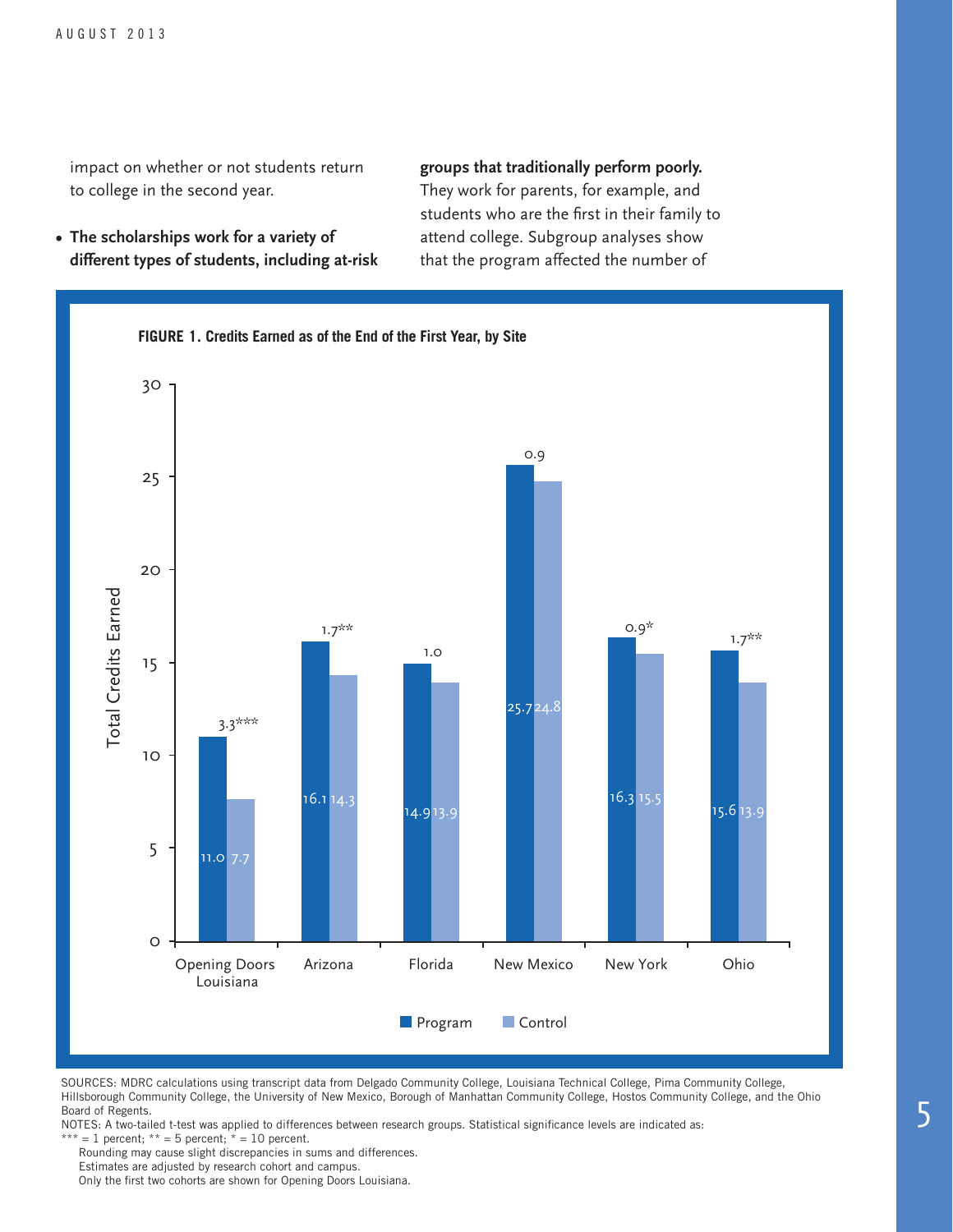| <b>OUTCOME (%)</b>                                                                                                                                    | <b>PROGRAM</b><br><b>GROUP</b> | <b>CONTROL</b><br><b>GROUP</b> | <b>DIFFERENCE</b>            | <b>STANDARD</b><br><b>ERROR</b> |
|-------------------------------------------------------------------------------------------------------------------------------------------------------|--------------------------------|--------------------------------|------------------------------|---------------------------------|
| <b>HIGHEST DEGREE OR CERTIFICATE</b><br>EARNED AS OF END OF THIRD YEAR: <sup>a</sup><br><b>CERTIFICATE</b><br><b>ASSOCIATE'S</b><br><b>BACHELOR'S</b> | 6.5<br>19.2<br>1.2             | 6.0<br>16.5<br>O.9             | O.5<br>$2.7^{*}$<br>O.3      | 1.0<br>1.6<br>O.4               |
| SAMPLE SIZE (TOTAL = $2,285$ )                                                                                                                        | 1,359                          | 926                            |                              |                                 |
| <b>EARNED ANY DEGREE OR CERTIFICATE</b><br><b>AS OF END OF:</b><br><b>FIRST YEAR</b><br><b>SECOND YEAR</b><br><b>THIRD YEAR</b>                       | 9.5<br>20.5<br>26.9            | 8.5<br>16.9<br>23.3            | 1.1<br>$3.6***$<br>$3.5^{*}$ | 1.2<br>1.7<br>1.8               |

#### **TABLE 2. Ohio Degree and Certificate Attainment During the First Three Years After Random Assignment**

SOURCE: MDRC calculations using Ohio Board of Regents degree data.

NOTES: A two-tailed t-test was applied to differences between the research groups. Statistical significance levels are indicated as:

\*\*\* = 1 percent; \*\* = 5 percent; and \* = 10 percent.

Rounding may cause slight discrepancies in sums and differences.

Estimates are adjusted by research cohort and campus.

<sup>a</sup>Categories listed are mutually exclusive.

credits earned by many groups of students, and also that it worked equally well across these groups. In other words, the program did not work better or worse for any particular type of student.

- **• Some of the programs reduced educational debt.** In two of the three locations where detailed information on financial aid packages is available, the PBS Demonstration programs clearly reduced educational debt: by about \$334 in the first year of the program in Ohio and \$347 in the first year of the program in New Mexico.
- **• In Ohio, performance-based scholarships increased the proportion of students earning a degree or certificate.** Ohio was the first site to finish recruitment, and it is therefore the site with the longest follow-up period. Table 2 shows how many students attained degrees or certificates in Ohio specifically. Two years after random assignment, 3.6 percentage points

more students attained degrees in the program group than in the control group (a difference of 21 percent). The impact continues into the third year, when 3.5 percentage points more students attained degrees in the program group than in the control group (a difference of 15 percent). Over time it will be important to see if these effects found in Ohio are repeated at other sites.

The impacts on first-year credit accumulation shown here are toward the middle or higher end of the range of impacts found by other random assignment studies of financial incentives for postsecondary students.7 And while the impacts are modest, the findings from Ohio also suggest that these incremental improvements could potentially improve graduation rates down the road. But the PBS Demonstration programs are no panacea: at every site and in every semester, many students failed to progress academically or dropped out of school altogether.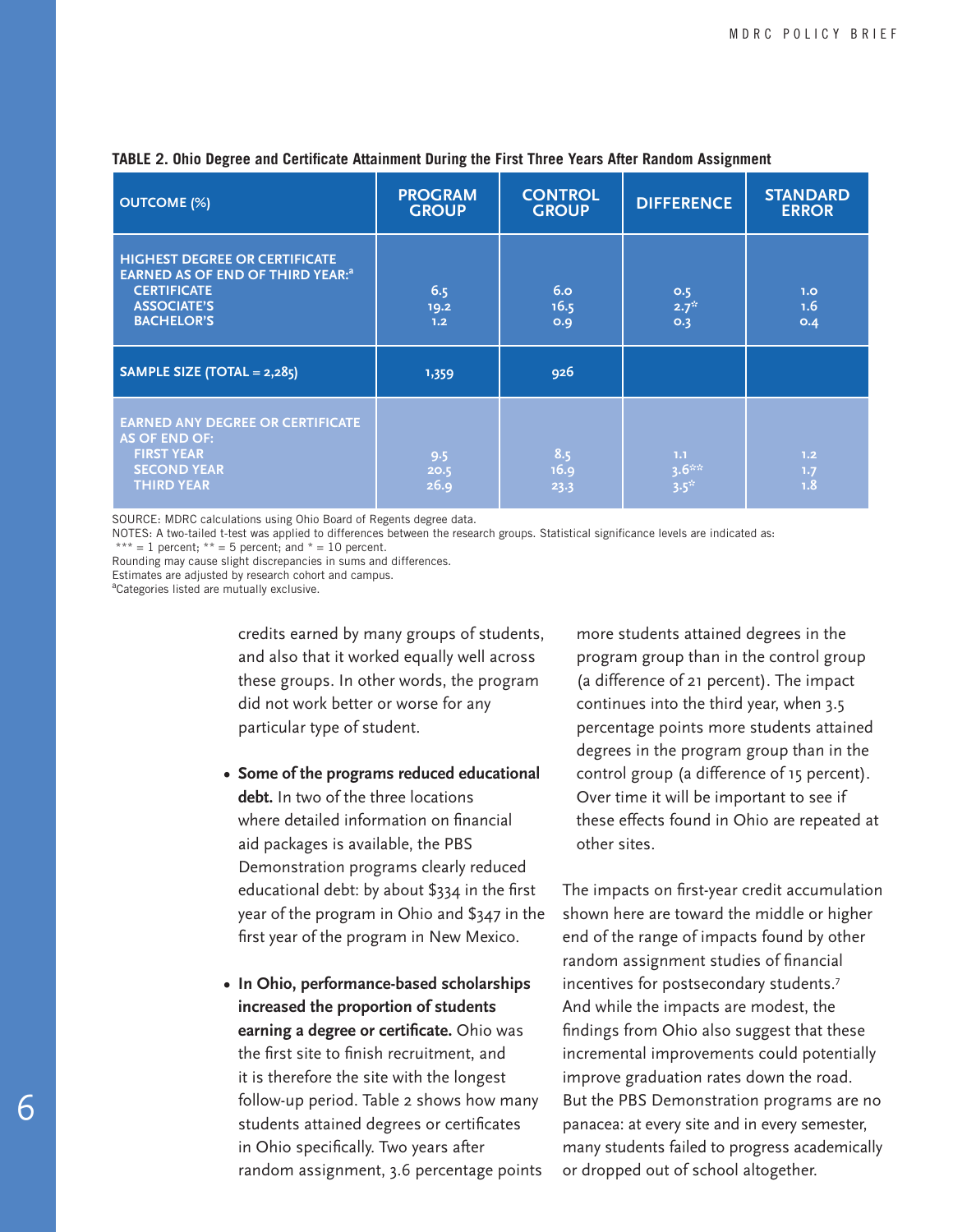These are interim findings. In the future MDRC will evaluate for all of the sites whether the PBS Demonstration programs help students stay in school, accumulate more credits, and graduate.

#### **PERFORMANCE-B A S E D S C H O L A R S H I P S AND PELL GRANTS**

Since performance-based scholarships seem to improve outcomes for students, some policymakers might ask whether it would be a good idea to tie federal financial aid payments such as Pell Grants more closely to achievement.

In some ways, the Pell Grant program is already tied to performance: students remain eligible for their Pell Grants by meeting satisfactory academic progress (SAP) requirements. The exact SAP criteria vary by institution, but in most cases this means maintaining a GPA of at least 2.0. But there are important differences between this standard and those used in performancebased scholarships. With Pell Grants, performance consequences come with a time lag: students who fail to meet SAP requirements may see their Pell eligibility revoked the following semester or academic year. Performance-based scholarships impose more immediate consequences: if students do not meet their benchmarks in a given term, they do not receive a payment. There is also great variation in the way institutions track and implement SAP. Some institutions are considerably more stringent than others.

There are a few reasons to be cautious about drawing conclusions for Pell Grants from results on performance-based scholarships, however. First, the Pell Grant is far more

generous than the performance-based scholarships studied here, and as such it is generally the foundation of a student's financial aid package. Performance-based scholarships are paid in addition to all other financial aid — both the program group and the control group in the PBS Demonstration received significant base levels of financial aid. This means that changing the disbursement criteria for Pell Grants could change students' behavior in quite different ways from the PBS Demonstration. The findings here should only be extrapolated to situations in which additional dollars are being expended on top of existing financial aid.<sup>8</sup>

*There are a few reasons to be cautious about drawing conclusions for Pell Grants from results on performance-based scholarships.*

Second, structuring Pell Grants more like performance-based scholarships could have a chilling effect on enrollment. The Pell Grant is generally paid all at once, near the beginning of the semester. Students often use it to pay for tuition and fees first, prior to other educational expenses. Performancebased scholarships, on the other hand, are paid in increments over the semester. On average, the performance-based scholarships in this study were structured to give students a quarter of their total award near the beginning of the semester. If Pell Grants were structured similarly, a student awarded a maximum Pell Grant would receive only \$694 at the beginning of the semester.9 At most colleges, this would not be sufficient to cover tuition and fees.<sup>10</sup> This could bar many low-income students from the higher education system altogether and create a lot of upheaval for colleges, which are unlikely to have other funds to assist students who need a stable source of aid.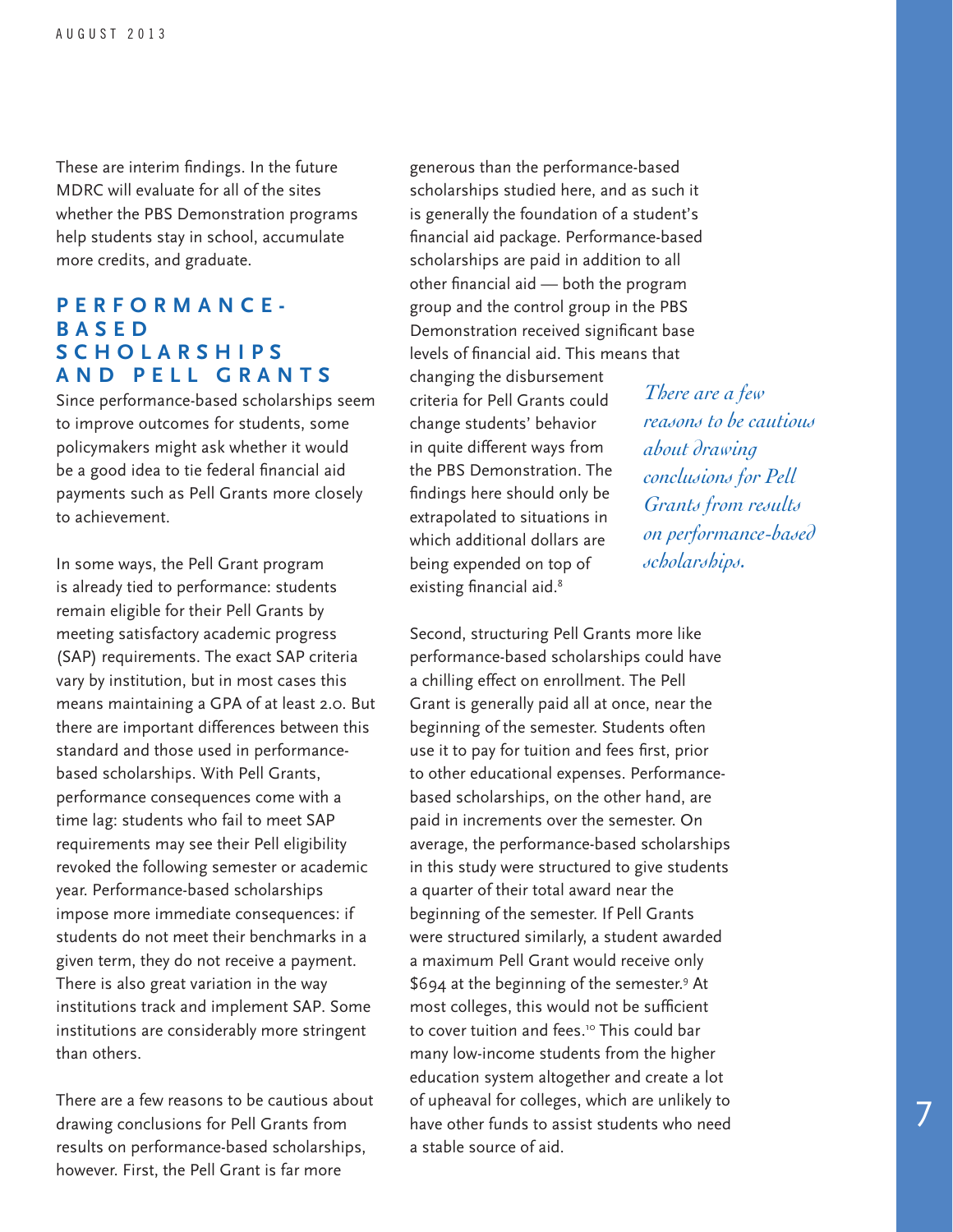# **FUNDERS AND PARTNERS OF THE PERFORMANCE-BASED SCHOLARSHIP DEMONSTRATION**

The launch of the Performance-Based Scholarship Demonstration was made possible by the generous support of the Bill and Melinda Gates Foundation. The operation and research for the demonstration at various sites was enabled by support from:

- The Bill and Melinda Gates Foundation
- California Student Aid Commission
- The City University of New York: Borough of Manhattan Community College and Hostos Community College
- The College Access Foundation of California
- The Helios Education Foundation
- Hillsborough Community College
- Institute of Education Sciences, U.S. Department of Education
- The Joyce Foundation
- The Kresge Foundation
- Lorain County Community College
- The Los Angeles Chamber of Commerce
- New York City Center for Economic **Opportunity**
- The Ohio Department of Job and Family Services through the Ohio Board of Regents
- Open Society Foundations
- Owens Community College
- Pima Community College
- The Robin Hood Foundation
- Sinclair Community College
- UNCF
- University of New Mexico

# **PERFORMANCE-B A S E D S C H O L A R S H I P S IN THE CONTEXT OF OTHER AID**

Pell Grants are not the only source of scholarship aid available to students, of course. States and private donors together contribute more than \$16.4 billion in scholarships to undergraduates.<sup>11</sup>

As a recent report by the Brookings Institution delineates, states whose main goal is to remove financial obstacles from the path of low-income students tend to rely on need-based aid programs with income eligibility criteria and minimal standards for academic achievement.<sup>12</sup> In contrast, states that strive to keep high-performing students in-state tend to have merit-based aid programs for students who did well in high school. But merit-based aid often rewards students who are very likely to succeed in college anyway.

Meanwhile private and employer grants are provided to students using criteria that may or may not include financial need, and some of them are administered somewhat haphazardly.<sup>13</sup> They often do not have a specific goal or, as with merit-based scholarships, they go to students who already have a high chance of academic success.

States and private donors able to experiment with performance-based aid programs could help answer questions about how performance-based scholarships might help them accomplish their goals and how they might affect students. Performancebased scholarships could help traditional scholarship programs maximize the amount of money they are able to offer, because students are offered the *opportunity* to earn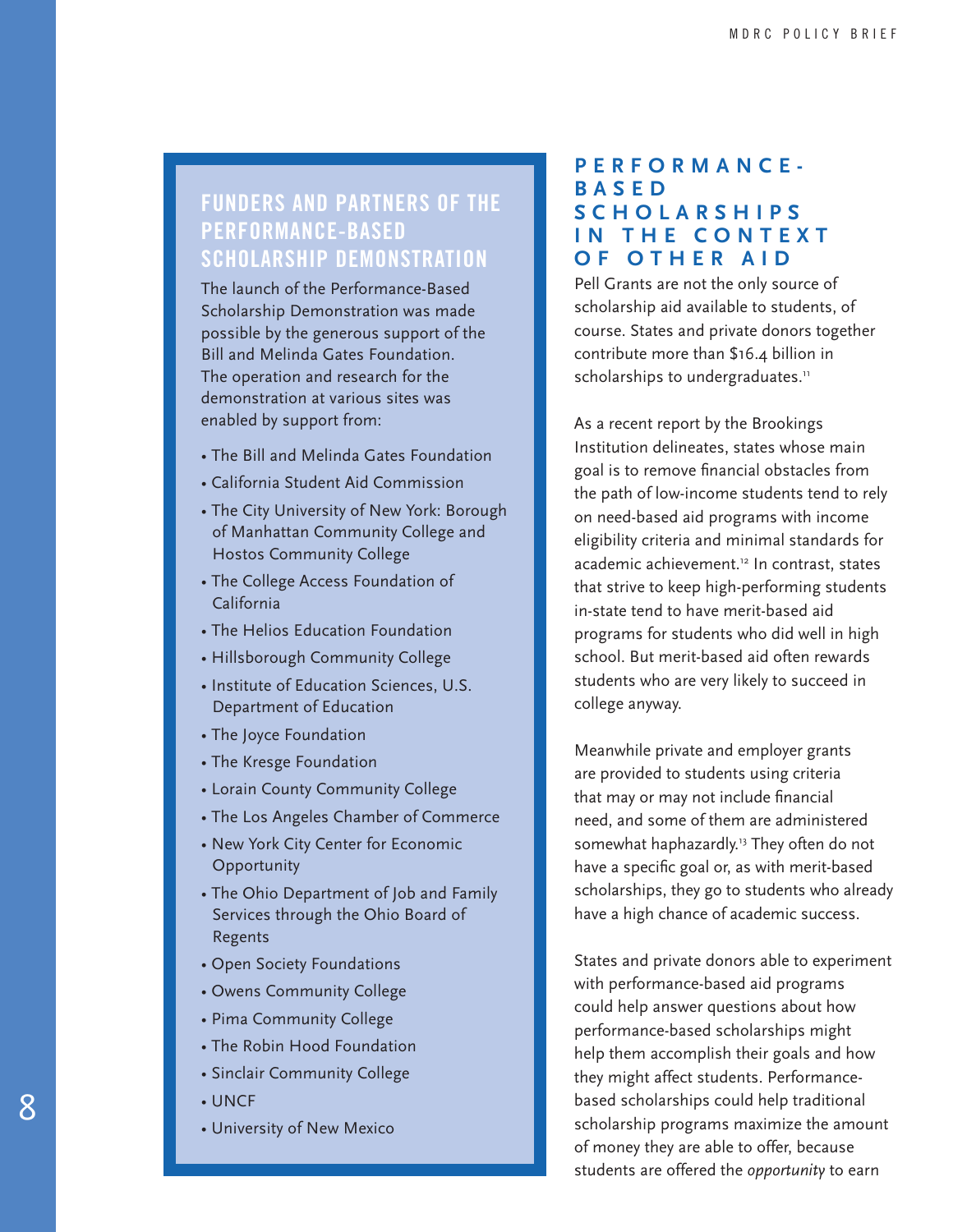more scholarship dollars than they actually earn on average. But here too there could be tradeoffs if the dependable money from state or private programs often makes it possible for students to enroll who otherwise would not. Further experimentation would be necessary to understand the true effects.

## **N E X T S T E P S F O R T H E P B S DEMONSTRATION**

MDRC will continue to collect and analyze data at each of the sites, to determine whether the scholarships continue to make an impact in future semesters. Supplementary figures and tables showing results for all program sites can be found online at www.mdrc.org. One site (Ohio) has shown modest impacts on graduation rates, but graduation results from the other sites in the demonstration have yet to be analyzed. MDRC continues to publish findings on each of the sites, and will also publish a synthesis report examining the long-term impacts across all six sites.

The programs at all of the colleges in the PBS Demonstration continue to offer scholarships to a small number of new students each semester. Other scholarship providers have also begun to explore the potential of performance-based scholarships elsewhere. To share the operational lessons of the PBS Demonstration, MDRC will release a technical assistance guide in 2014.

# **NOTES**

1 Carnevale, Smith, and Strohl (2010). 2 College Board Advocacy and Policy Center (2012a).

3 St. John, Musoba, Simmons, and Chung (2002); Kane (2004); Dynarski (2000, 2003); Cornwell, Mustard, and Sridhar (2006).

4 Angrist, Lang, and Oreopoulos (2009); Richburg-Hayes et al. (2009).

5 Note that all impacts discussed here measure differences in the averages for all program and control group students (an intent-to-treat analysis), whether or not they attempted to earn any credits. That is, students who never registered are counted as having "0" credits in these measures, thus weighing down the averages.

6 A question to that effect asked on surveys in Arizona, California, Florida, and Ohio showed that most students in all four program groups were aware of the requirements. Similar data are not available for New Mexico and New York.

7 For example, a study of financial incentives for first year undergraduate students at the University of Amsterdam found no significant impacts on credit accumulation on average over the first year, or over the first three years of follow-up. See Leuven, Oosterbeek, and van der Klaauw (2005). A study at a Canadian university that tested financial incentives combined with academic support services found achievement gains by the end of the first year only for women who received both the incentive and the support services. See Angrist, Lang, and Oreopoulos (2009). And lastly, a study of need-based financial aid in Wisconsin (though not incentive-based) found small impacts on retention and modest impacts on credits earned (Goldrick-Rab, Harris, Kelchen, and Benson (2012)). The target groups in these studies are generally better prepared academically than those targeted in the PBS Demonstration sample, however. As a result, the academic performance for the control group in the PBS Demonstration sample may be lower, making impacts more likely.

8 An evaluation of MDRC's Aid Like A Paycheck intervention could provide insight into changes intended to make Pell Grants more responsive to performance. Aid Like A Paycheck disburses existing financial aid every other week during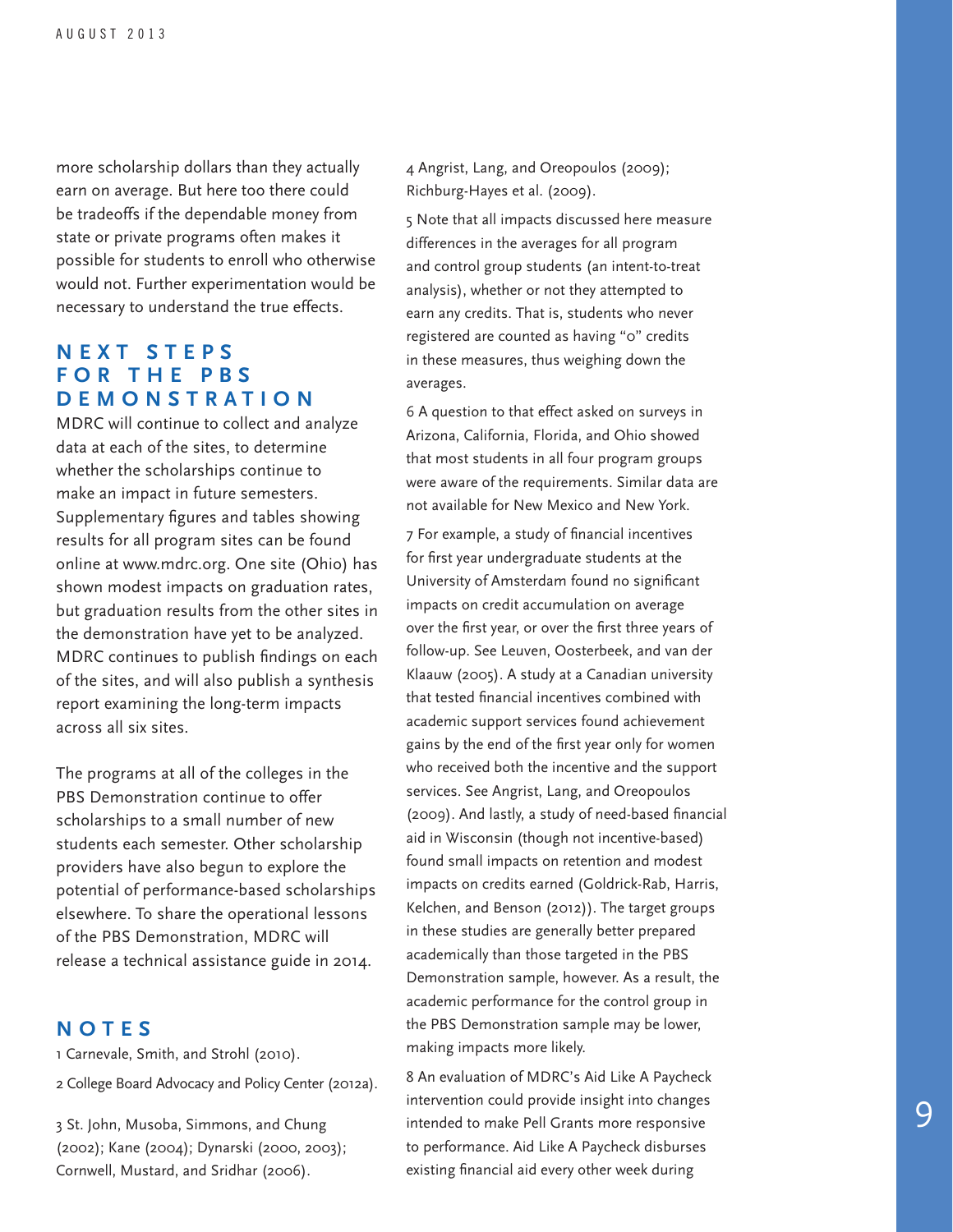the semester (like a paycheck), thus creating incentives for students to stay enrolled without additional funding. Only the amount of a Pell Grant in excess of tuition and fees is paid to students biweekly, thus removing the concern that students might be unable to cover those costs at the beginning of the semester. See Ware and Weissman (forthcoming).

9 Based on the maximum Pell Grant for the 2010- 2011 aid year, \$5,550. See FinAid (2013).

10 In 2010-2011, the median tuition and fees for all public institutions was \$4,632. For all public four-year institutions it was \$6,780, and for all public two-year institutions it was \$2,537. These figures represent tuition and fees over a full year; each semester would cost roughly half that. See National Center for Education Statistics (2011).

11 College Board Advocacy and Policy Center (2012b).

12 Baum et al. (2012).

13 U.S. Department of Education (2011).

#### **REFERENCES**

Angrist, Joshua, Daniel Lang, and Philip Oreopoulos. 2009. "Incentives and Services for College Achievement: Evidence from a Randomized Trial." *American Economic Journal: Applied Economics* 1, 1: 136-163.

Baum, Sandy, David W. Breneman, Matthew M. Chingos, Ronald G. Ehrenberg, Pamela Fowler, John Hayek, Donald E. Heller, Allison G. Jones, David A. Longanecker, Timothy J. Nesbitt, Judith Scott-Clayton, Sarah E. Turner, Jane V. Wellman, and Grover J. Whitehurst. 2012. *Beyond Need and Merit: Strengthening State Grant Programs.* Washington, DC: The Brookings Institution.

Carnevale, Anthony P., Nicole Smith, and Jeff Strohl. 2010. *Help Wanted: Projections of Jobs and Educations Requirements Through 2018.*  Washington, DC: Georgetown University Center on Education and the Workforce.

College Board Advocacy and Policy Center. 2012a. *Trends in College Pricing 2012*. New York: College Board.

College Board Advocacy and Policy Center. 2012b. *Trends in Student Aid 2012*. New York: College Board.

Cornwell, Christopher, David B. Mustard, and Deepa J. Sridhar. 2006. "The Enrollment Effects of Merit-Based Financial Aid: Evidence from Georgia's HOPE Program." *Journal of Labor Economics* 24, 4: 761-786.

Dynarski, Susan. 2000. "Hope for Whom? Financial Aid for the Middle Class and Its Impact on College Attendance." *National Tax Journal* 53, 3: 629-661.

Dynarski, Susan. 2003. "Does Aid Matter? Measuring the Effect of Student Aid on College Attendance and Completion." *The American Economic Review* 93, 1: 279-288.

FinAid. 2013. "Pell Grant Historical Figures." Web site: www.finaid.org.

Goldrick-Rab, Sara, Douglas N. Harris, Robert Kelchen, and James Benson. 2012. *Need-Based Financial Aid and College Persistence: Experimental Evidence from Wisconsin*. Madison, WI: Institute for Research on Poverty.

Kane, Thomas J. 2004. *Evaluating the Impact of the D.C. Tuition Assistance Grant Program*. Cambridge, MA: National Bureau of Economic Research.

Leuven, Edwin, Hessel Oosterbeek, and Bas van der Klaauw. 2006. "The Effect of Financial Rewards on Students' Achievement: Evidence from a Randomized Experiment." *Journal of the European Economic Association* 8, 6: 1243-1265.

National Center for Education Statistics. 2011. "Undergraduate Tuition and Fees and Room and Board Rates for Full-Time Students in Degreegranting Institutions, by Percentile of Charges and Control and Level of Institution." Web site: http://nces.ed.gov.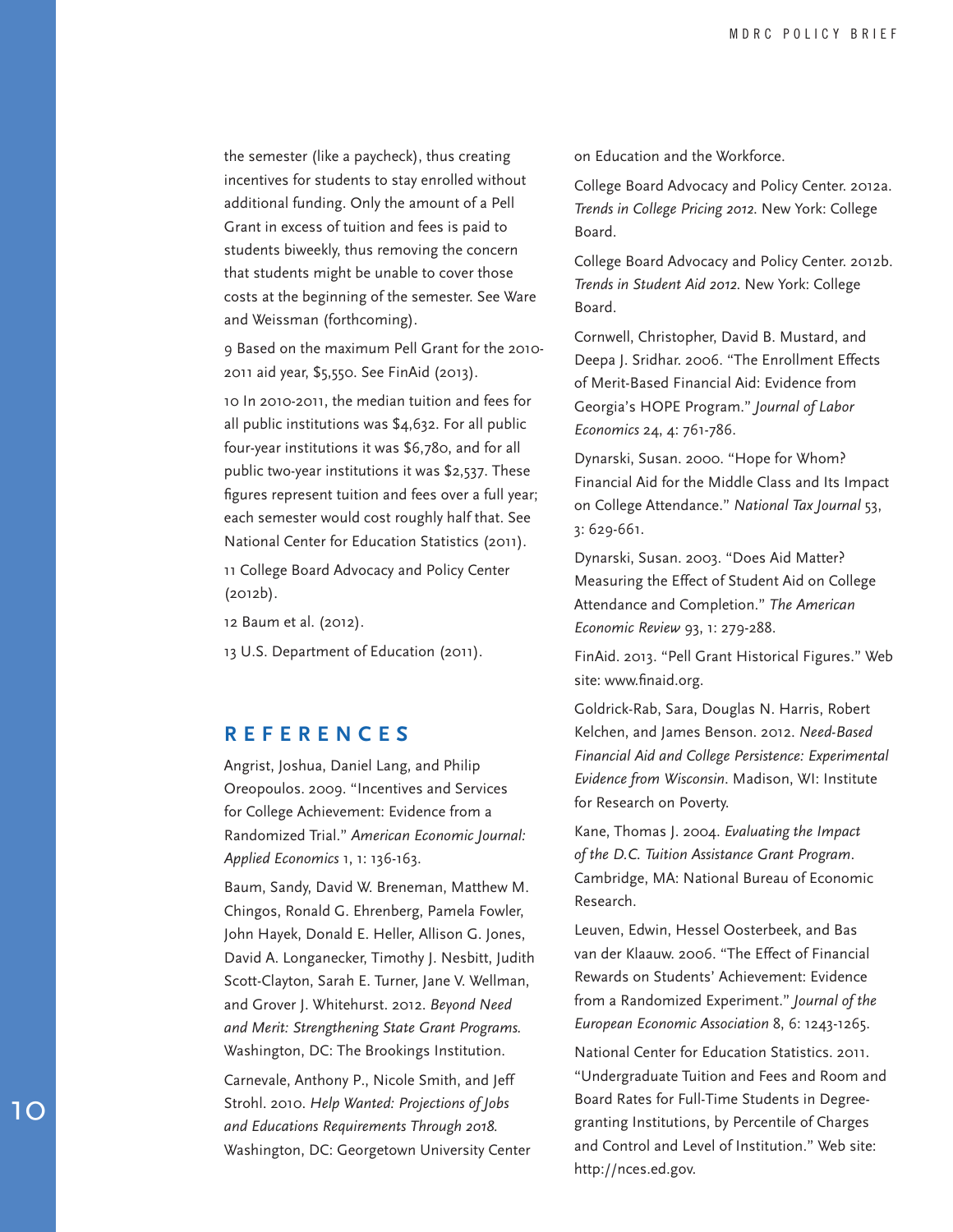Richburg-Hayes, Lashawn, Thomas Brock, Allen LeBlanc, Christina Paxson, Cecilia Elena Rouse, and Lisa Barrow. 2009. *Rewarding Persistence: Effects of a Performance-Based Scholarship Program for Low-Income Parents*. New York: MDRC.

St. John, Edward P., Glenda D. Musoba, Ada B. Simmons, and Choong-Geun Chung. 2002. *Meeting the Access Challenge: Indiana's Twenty-First Century Scholars Program*. Indianapolis, IN: Lumina Foundation for Education.

U.S. Department of Education. 2011. *Merit Aid for Undergraduates: Trends from 1995-1996 to* 

*2007-2008*. Washington, DC: U.S. Department of Education.

Ware, Michelle, and Evan Weissman. Forthcoming. *Aid Like A Paycheck: Incremental Aid to Promote Student Success*. New York: MDRC.

#### **ACKNOWLEDGMENTS**

This policy brief could not have been possible without the hard work of our many partnering organizations, participating colleges, and consortium of funders. The authors additionally thank Gordon Berlin, Thomas Brock, John Hutchins, Robert Ivry, Colleen Sommo, and Johanna Walter for their helpful comments on this brief. The authors thank Nicholas Commins, John Diamond, Melvin Gutierrez, and Jasmine Soltani for their data processing work; Shane Crary-Ross for her cost support; and Alyssa Ratledge for research assistance, including the factchecking of this brief.

Lastly, the authors would like to thank the thousands of students pursuing postsecondary education who participated in the study of Performance-Based Scholarships. We hope that the findings from this study can be used to improve college programs and services for them and others in the future.

Dissemination of MDRC publications is supported by the following funders that help finance MDRC's public policy outreach and expanding efforts to communicate the results and implications of our work

to policymakers, practitioners, and others: The Annie E. Casey Foundation, The George Gund Foundation, Sandler Foundation, and The Starr Foundation.

In addition, earnings from the MDRC Endowment help sustain our dissemination efforts. Contributors to the MDRC Endowment include Alcoa Foundation, The Ambrose Monell Foundation, Anheuser-Busch Foundation, Bristol-Myers Squibb Foundation, Charles Stewart Mott Foundation, Ford Foundation, The George Gund Foundation, The Grable Foundation, The Lizabeth and Frank Newman Charitable Foundation, The New York Times Company Foundation, Jan Nicholson, Paul H. O'Neill Charitable Foundation, John S. Reed, Sandler Foundation, and The Stupski Family Fund, as well as other individual contributors.

The findings and conclusions in this report do not necessarily represent the official positions or policies of the funders.

For information about MDRC and copies of our publications, see our Web site: www.mdrc.org.

Copyright © 2013 by MDRC®. All rights reserved.